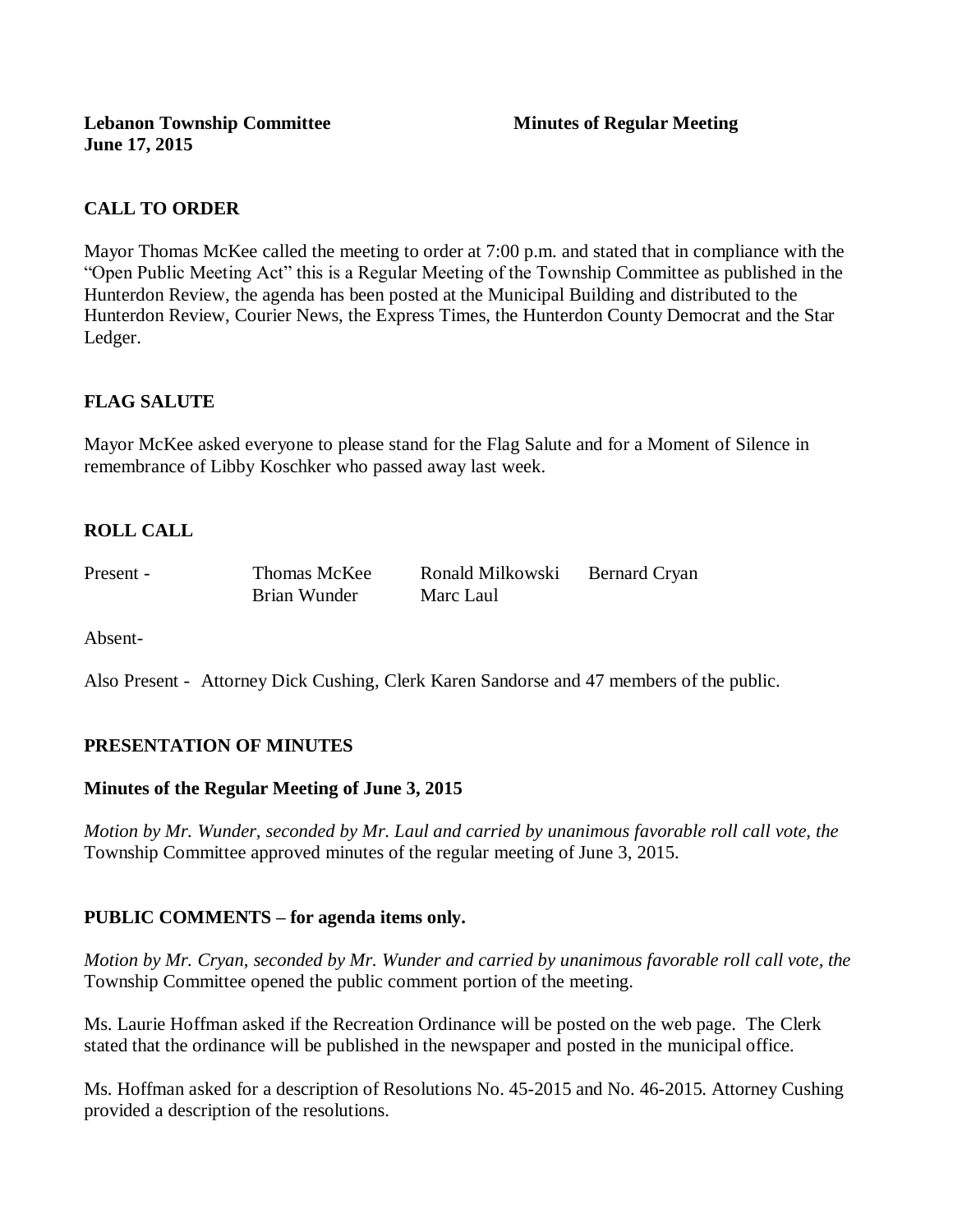LTCM 06/17/2015 Page 2 of 18

*Motion by Mr. Wunder, seconded by Mr. Cryan and carried by unanimous favorable roll call vote, the* Township Committee closed the public comment portion of the meeting.

## **PROCLAMATIONS**

*Motion by Mr. Laul, seconded by Mr. Cryan and carried by unanimous favorable roll call vote, the* Township Committee adopted the following proclamations.

## **TO QUINN LEVY FOR RECEIVING THE EAGLE SCOUT AWARD**

WHEREAS, the conferring of an Eagle Scout is one of the highest awards that can be bestowed upon a Boy Scout; and

WHEREAS, such award is an earned award in that the recipient must perform and successfully complete and pass the rigid requirements exacted to achieve an Eagle Scout Award; and

WHEREAS, Quinn Levy, Boy Scouts of America, Troop 92, attained the designation of "Eagle Scout"; and

WHEREAS, Quinn Levy is to be commended for his Eagle Scout Service Project, which involved the renovation of the sound stage at the Round Valley Youth Center; and

WHEREAS, Quinn Levy and his team of volunteers scraped, power washed, repaired damage and repainted the entire sound stage; and

WHEREAS, Quinn Levy's efforts will enable more people to use the park for concerts, music festivals, plays and more; and

WHEREAS, Quinn Levy was honored and received his award at an Eagle Court of Honor Recognition Ceremony on June  $7<sup>th</sup>$  2015; and

WHEREAS, the Lebanon Township Committee wishes to recognize this noteworthy achievement of Quinn Levy.

NOW, THEREFORE, BE IT RESOLVED that the Mayor and Township Committee of the Township of Lebanon hereby extend their congratulations to Eagle Scout, Quinn Levy for having an Eagle Scout Award conferred upon him by the Boy Scouts of America.

## **TO ERIC PECINA FOR RECEIVING THE EAGLE SCOUT AWARD**

WHEREAS, the conferring of an Eagle Scout is one of the highest awards that can be bestowed upon a Boy Scout; and

WHEREAS, such award is an earned award in that the recipient must perform and successfully complete and pass the rigid requirements exacted to achieve an Eagle Scout Award; and

WHEREAS, Eric Pecina, Boy Scouts of America, Troop 92, attained the designation of "Eagle Scout"; and

WHEREAS, Eric Pecina is to be commended for his Eagle Scout Service Project, which involved the resealing and painting of the exterior of the VFW Post 5119 in Glen Gardner; and

WHEREAS, Eric Pecina was mentored by Mr. Al Williams, received funding by Mr. John Kappus, though the VFW and assistance from many community members; and

WHEREAS, Eric Pecina's and his generous volunteers efforts are in appreciation of the veterans who have given so much for our county; and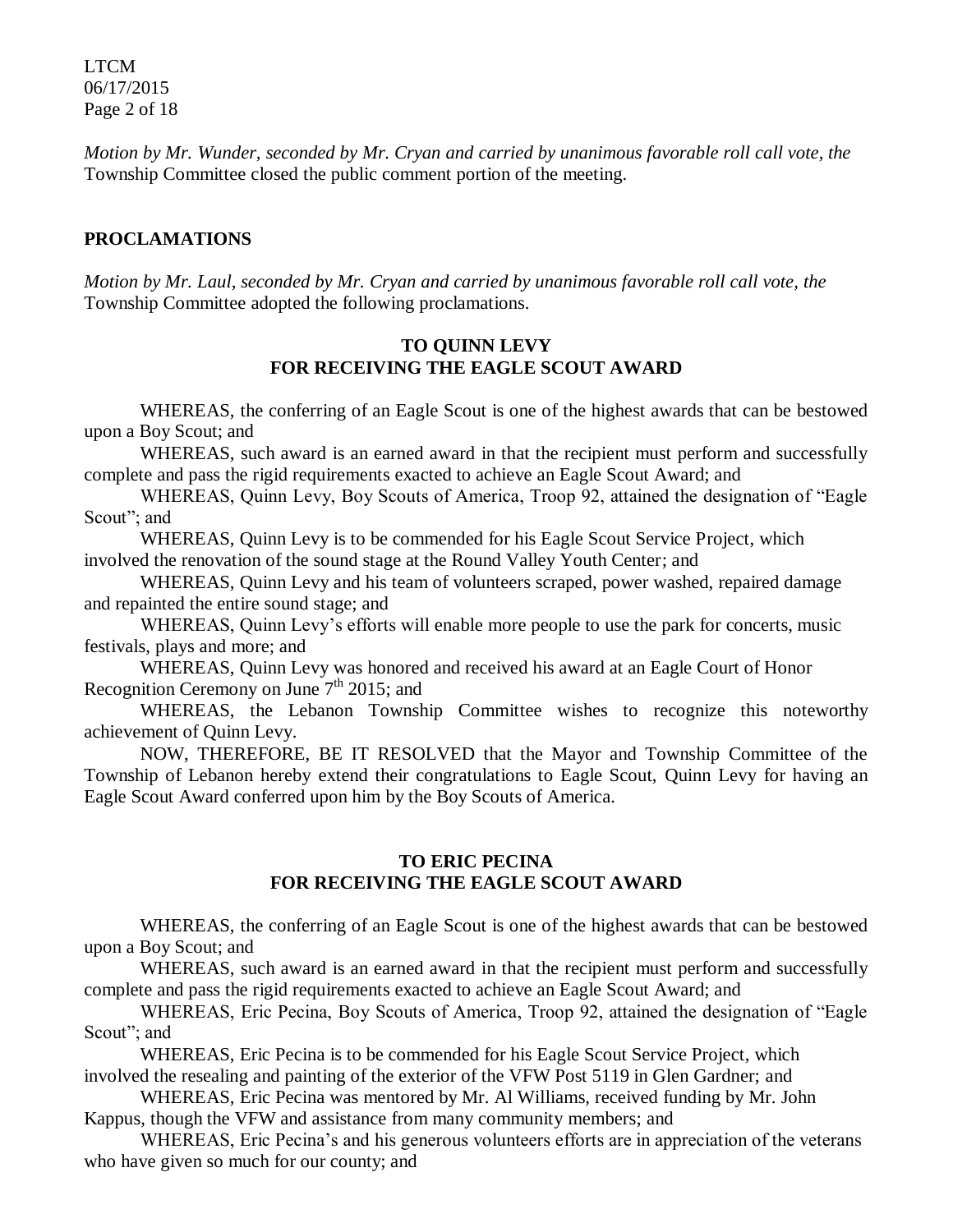LTCM 06/17/2015 Page 3 of 18

WHEREAS, Eric Pecina was honored and received his award at an Eagle Court of Honor Recognition Ceremony on June  $7<sup>th</sup>$  2015; and

WHEREAS, the Lebanon Township Committee wishes to recognize this noteworthy achievement of Eric Pecina.

NOW, THEREFORE, BE IT RESOLVED that the Mayor and Township Committee of the Township of Lebanon hereby extend their congratulations to Eagle Scout, Eric Pecina for having an Eagle Scout Award conferred upon him by the Boy Scouts of America.

## **ORDINANCES**

**Introduction**

## **Ordinance No. 2015-02 Recreation Commissioners**

*Motion by Mr. Laul, seconded by Mr. Cryan and carried by unanimous favorable roll call vote, the* Township Committee approved Ordinance No. 2015-02 as entitled below.

## **TOWNSHIP OF LEBANON HUNTERDON COUNTY, NEW JERSEY ORDINANCE NO. 2015-02 ORDINANCE AMENDING CHAPTER 85 ENTITLED "RECREATION COMMISSIONERS, BOARD OF" OF THE GENERAL ORDINANCES OF THE TOWNSHIP OF LEBANON, COUNTY OF HUNTERDON, AND THE STATE OF NEW JERSEY**

**Public Hearing to be held on July 1, 2015**

**Introduction** 

**Ordinance No. 2015-03** *–* **Parks Committee**

*Motion by Mr. Laul, seconded by Mr. Cryan and carried by unanimous favorable roll call vote, the* Township Committee approved Ordinance No. 2015-03 as entitled below.

## **TOWNSHIP OF LEBANON HUNTERDON COUNTY, NEW JERSEY ORDINANCE NO. 2015-03 ORDINANCE ADDING CHAPTER \_\_ ENTITLED "PARKS COMMITTEE" OF THE GENERAL ORDINANCES OF THE TOWNSHIP OF LEBANON, COUNTY OF HUNTERDON, AND THE STATE OF NEW JERSEY**

**Public Hearing to be held on July 1, 2015**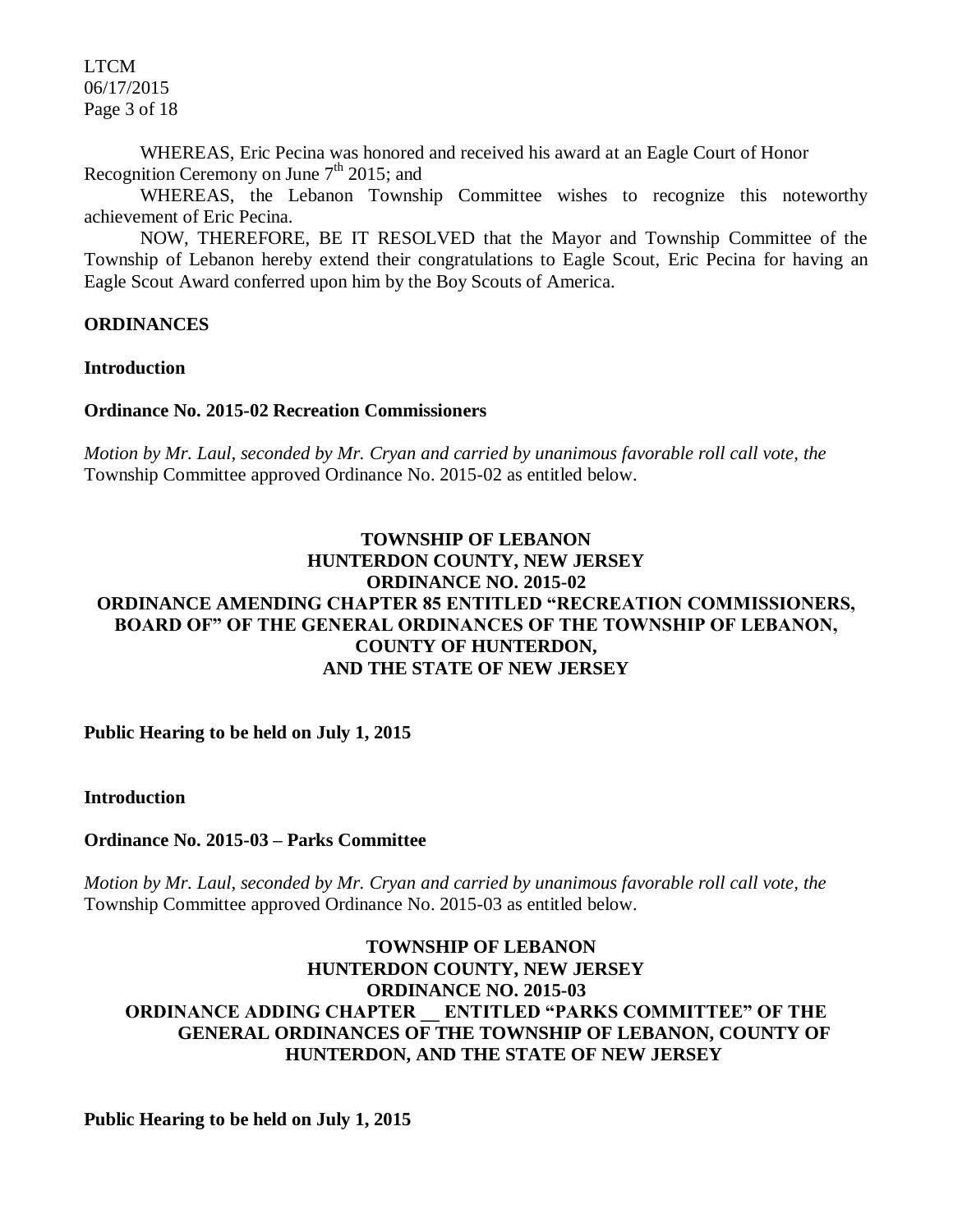LTCM 06/17/2015 Page 4 of 18

#### **RESOLUTIONS**

#### **Resolution No. 45-2015 – Declaratory Judgement Action**

*Motion by Mr. Cryan, seconded by Mr. Laul and carried by unanimous favorable roll call vote*, *the* Township Committee approved Resolution No. 45-2015 as written below.

> TOWNSHIP OF LEBANON, COUNTY OF HUNTERDON STATE OF NEW JERSEY RESOLUTION NO. 45-2015

RESOLUTION (1) AUTHORIZING THE TOWNSHIP OF LEBANON ATTORNEY AND OTHER TOWNSHIP PROFESSIONALS TO PREPARE AND FILE A DECLARATORY JUDGMENT ACTION WITH THE SUPERIOR COURT SEEKING JUDICIAL APPROVAL OF THE TOWNSHIP'S COMPLIANCE WITH ITS THIRD ROUND MT. LAUREL AFFORDABLE HOUSING OBLIGATIONS IN ACCORDANCE WITH THE NEW JERSEY SUPREME COURT DECISION IN THE MATTER OF THE ADOPTION OF N.J.A.C. 5:96 AND 5:97 BY NJ COUNCIL ON AFFORDABLE HOUSING; AND (2) AUTHORIZING OTHER TOWNSHIP PROFESSIONALS AND OFFICIALS TO TAKE SUCH ACTIONS AS MAY BE APPROPRIATE TO IMPLEMENT AN UPDATE TO THE TOWNSHIP OF LEBANON HOUSING PLAN ELEMENT OF THE MASTER PLAN AND FAIR SHARE PLAN FOR THIRD ROUND MT. LAUREL AFFORDABLE HOUSING COMPLIANCE, TO UNDERTAKE A SURVEY OF ALL VACANT AND UNDEVELOPED LAND IN TOWNSHIP OF LEBANON BY BLOCK AND LOT, TO CONDUCT AN ANALYSIS OF THE TOWNSHIP'S HOUSING STOCK, AND TO CONDUCT SUCH OTHER STUDIES AS MAY BE DETERMINED NECESSARY.

WHEREAS, On March 10, 2015 the New Jersey Supreme Court issued its decision in the case of In Re Adoption of N.J.A.C. 5:96 and 5:97 by NJ Council on Affordable Housing, holding that, effective June 8, 2015, enforcement of the Fair Housing Act ("FHA") and the Mount Laurel Doctrine be transferred from the New Jersey Council on Affordable Housing ("COAH") to the New Jersey Superior Courts, due to COAH's failure to adopt Third Round Rules on municipal affordable housing obligations; and

WHEREAS, the New Jersey Supreme Court further ordered in that decision that municipalities which had either received Third Round Substantive Certification or been declared to have "participating" status by COAH are permitted to file a declaratory judgment action with its County's Superior Court within 30 days after the June 8, 2015 effective date of the decision; and

WHEREAS, the purpose of the declaratory judgment action is to seek a judicial declaration that the municipality's affordable housing plan presents a realistic opportunity for the provision of its fair share of present and prospective need for low and moderate income housing, such that the Township may receive, in effect, from the courts substantive certification and accompanying protection as afforded under N.J.S.A. 52:27D-313; and

WHEREAS, the New Jersey Supreme Court ruled that a municipalities' Third Round fair share obligation and housing plan must be evaluated under the prior round methodology; and

WHEREAS, the Township of Lebanon has "participating status"; and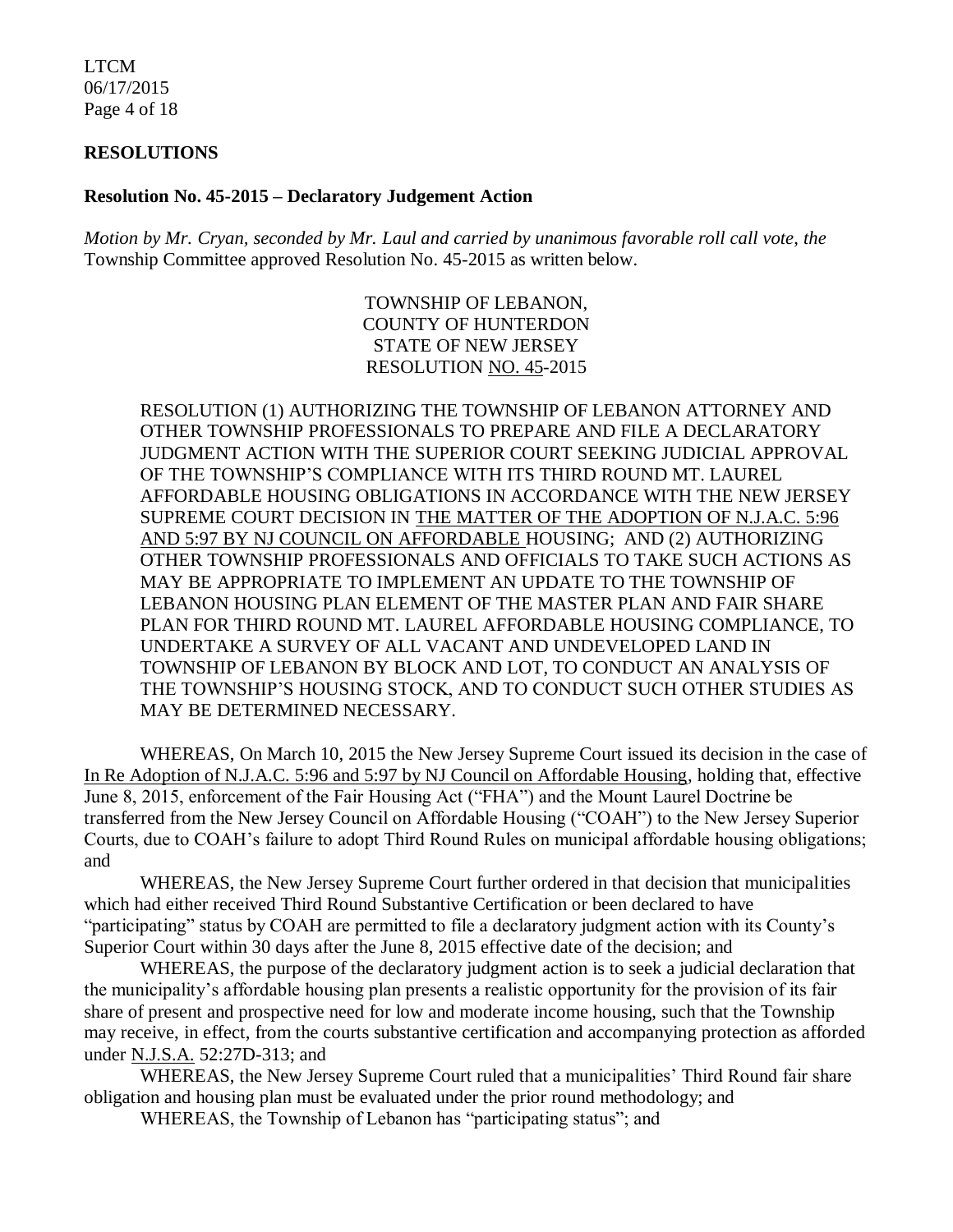LTCM 06/17/2015 Page 5 of 18

WHEREAS, throughout and notwithstanding the period of uncertainty over new Third Round Rules, the Township of Lebanon has continued efforts to provide for low and moderate income housing opportunities in the Township; and

NOW, THEREFORE, BE IT RESOLVED by Township Committee of the Township of Lebanon, County of Hunterdon, and State of New Jersey, as follows:

1. Township Attorney Richard P. Cushing, Esq., along with members of his firm, is authorized to prepare and file a Declaratory Judgment action in the Superior Court on behalf of the Township seeking a judgment of compliance with the Township's Third Round affordable housing obligation and also seeking an order of immunity from Mt. Laurel builder remedy lawsuits during the process of adopting and filing the Housing Plan Element and Fair Share Plan with the Court as well as during the period of Court review of the Township's plan and all implementing ordinances.

2. Township Attorney Richard P. Cushing, Esq. and Planner Michael P. Bolan, along with members of their respective firms are authorized to take such as actions as may be appropriate to further both the preparation and implementation of the updated Housing Plan Element of the Township of Lebanon Master Plan and Fair Share Plan for Third Round Mt. Laurel Compliance, to undertake a survey of all vacant and undeveloped land in Township of Lebanon by block and lot, to conduct an analysis of the Township's housing stock, and to conduct such other studies as may be determined necessary.

3. Proposals for these plans and studies shall be submitted in advance for review and approval by the Township of Lebanon Committee and/or Township of Lebanon Planning Board.

4. This Resolution shall take effect immediately upon its passage.

## **Resolution No. 46-2015 – Municipal Shared Services Defense Agreement-Burchell Fair Share Analysis**

*Motion by Mr. Laul, seconded by Mr. Wunder and carried by unanimous favorable roll call vote*, *the* Township Committee approved Resolution No. 46-2015 as written below.

> TOWNSHIP OF LEBANON COUNTY OF HUNTERDON STATE OF NEW JERSEY RESOLUTION NO. 46-2015

**WHEREAS,** the Township of Lebanon has filed or anticipates filing a Declaratory Judgment Action in the Superior Court of New Jersey, Hunterdon County in furtherance of the Supreme Court's March 10, 2015 decision captioned In re Adoption of N.J.A.C. 5:96 & 5:97 by N.J. Council on Affordable Housing**,** 221 N.J. 1 (2015) **(**the "Supreme Court Decision"); and

**WHEREAS,** Fair Share Housing Center ("FSHC"), through the services of David Kinsey, has prepared what it considers to be the statewide fair share numbers (the "FSHC Numbers") for use by the 15 vicinage Mt. Laurel Judges to calculate a municipality's affordable housing obligation pursuant to the Supreme Court Decision; and

**WHEREAS,** the Township of Lebanon desires to participate in the preparation of a statewide fair share analysis to be undertaken by Rutgers, The State University of New Jersey ("Rutgers"), through Dr. Robert W. Burchell, Principal Investigator, and various other experts employed by Rutgers in order to establish a rational and reasonable methodology (the "Burchell Fair Share Analysis") for determination of a municipality's obligation to provide a realistic opportunity through its land use ordinances for its fair share of the region's affordable housing needs in accordance with the Mount Laurel Doctrine as set forth in In the Matter of the Adoption of N.J.A.C. 5:96 and 5:97 by the New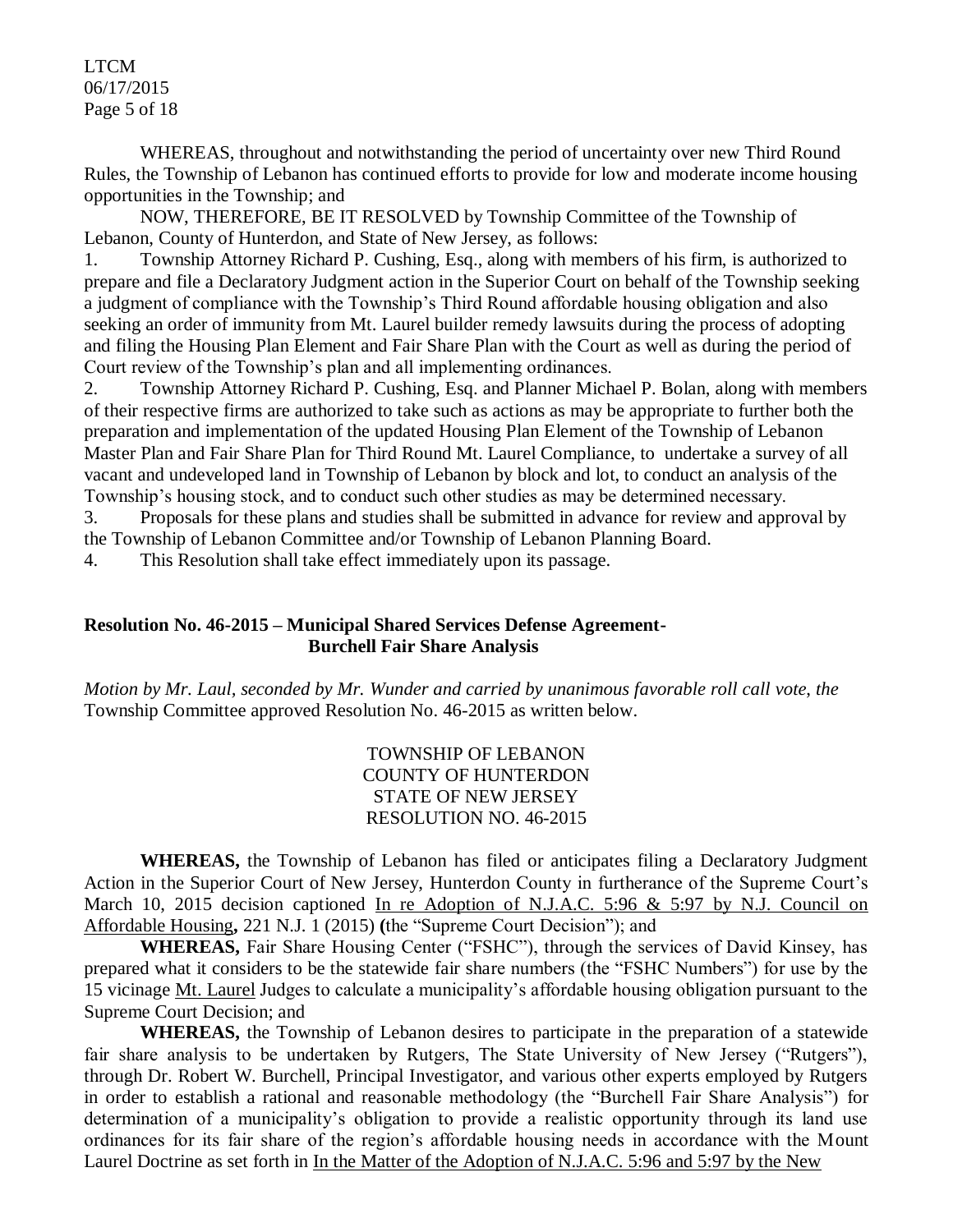LTCM 06/17/2015 Page 6 of 18

Jersey Council on Affordable Housing, 221 N.J. 1 (2015) ("Decision") and prior decisions of the Courts of New Jersey, and the Fair Housing Act, N.J.S.A. 52:27D-301 et. seq.; and

**WHEREAS,** Rutgers, utilizing Dr. Burchell as the Principal Investigator and author has agreed to prepare the Burchell Fair Share Analysis within 90 days of being retained to establish his view of the proper way to determine each municipality's fair share obligation; and

**WHEREAS,** Dr. Burchell estimates the cost to prepare the initial Burchell Fair Share Analysis will be \$70,000; and

**WHEREAS,** it is anticipated that there will be a need for Dr. Burchell to analyze any challenges to his conclusions and prepare a rebuttal report to said challenges which is not included in the \$70,000; and

**WHEREAS,** it is anticipated that if each municipality contributes \$2,000, there will be sufficient monies to pay the cost to prepare the initial Burchell Fair Share Analysis, to analyze any challenges to the Initial Fair Share Analysis and to Prepare A Rebuttal Report given the number of municipalities that have expressed an interest in retaining Burchell; and

**WHEREAS,** a Municipal Shared Services Defense Agreement (hereinafter MSSDA"), has been prepared (a) so that monies can be collected to enter into an agreement with Rutgers (hereinafter "the Rutgers Agreement") and so that Burchell, along with various other experts from Rutgers, can perform the tasks described above and (b) so that the rights and responsibilities of each municipality that wishes to sign the agreement to retain Rutgers are defined; and

**WHEREAS,** the MSSDA provides that the Law Offices of Jeffrey R. Surenian and Associates, LLC ("Surenian") will serve as the administrative entity to sign the Rutgers agreement on behalf of the municipalities that signed the MSSDA and paid the \$2,000 fee; and

**WHEREAS**, it is imperative given the time constraints for municipalities that wish to retain Burchell to sign the MSSDA and pay the \$2,000 fee so that Burchell can conduct the necessary analysis; and

**WHEREAS**, notwithstanding the foregoing, it is possible that the MSSDA may need to be changed as a result of ongoing negotiations with the Rutgers agreement following execution of the MSSDA and the payment of the \$2,000 fee; and

**WHEREAS**, in such an event, any member that objects to the changes that Rutgers may require shall have the opportunity to relinquish membership in the Municipal Group and to receive back the \$2,000 payment as more specifically set forth in the MSSDA.

**NOW, THEREFORE, BE IT RESOLVED,** by the Township Committee of the Township of Lebanon, as follows:

- 1. The terms and conditions of the MSSDA attached hereto are hereby approved, ratified and confirmed.
- 2. The amount of \$2,000 is hereby authorized to be expended by the Township of Lebanon for Rutgers through Dr. Robert Burchell, Principal Investigator to prepare the Burchell Fair Share Analysis.
- 3. A certification of funds authorizing the aforesaid expenditure has been signed by the Chief Financial Officer of the Township of Lebanon and is appended hereto.
- 4. The Mayor be and is hereby authorized to execute the aforesaid MSSDA to memorialize the participation of the Township of Lebanon in the preparation of the Burchell Fair Share Analysis and to take any and all actions reasonably required to effectuate said Agreement.
- 5. The Township of Lebanon hereby authorizes Jeffrey R. Surenian, Esq. to execute on behalf of the Township of Lebanon the Research Agreement with Rutgers to initiate and complete Burchell Fair Share Analysis and to do such other actions to effectuate the purposes of said Research Agreement.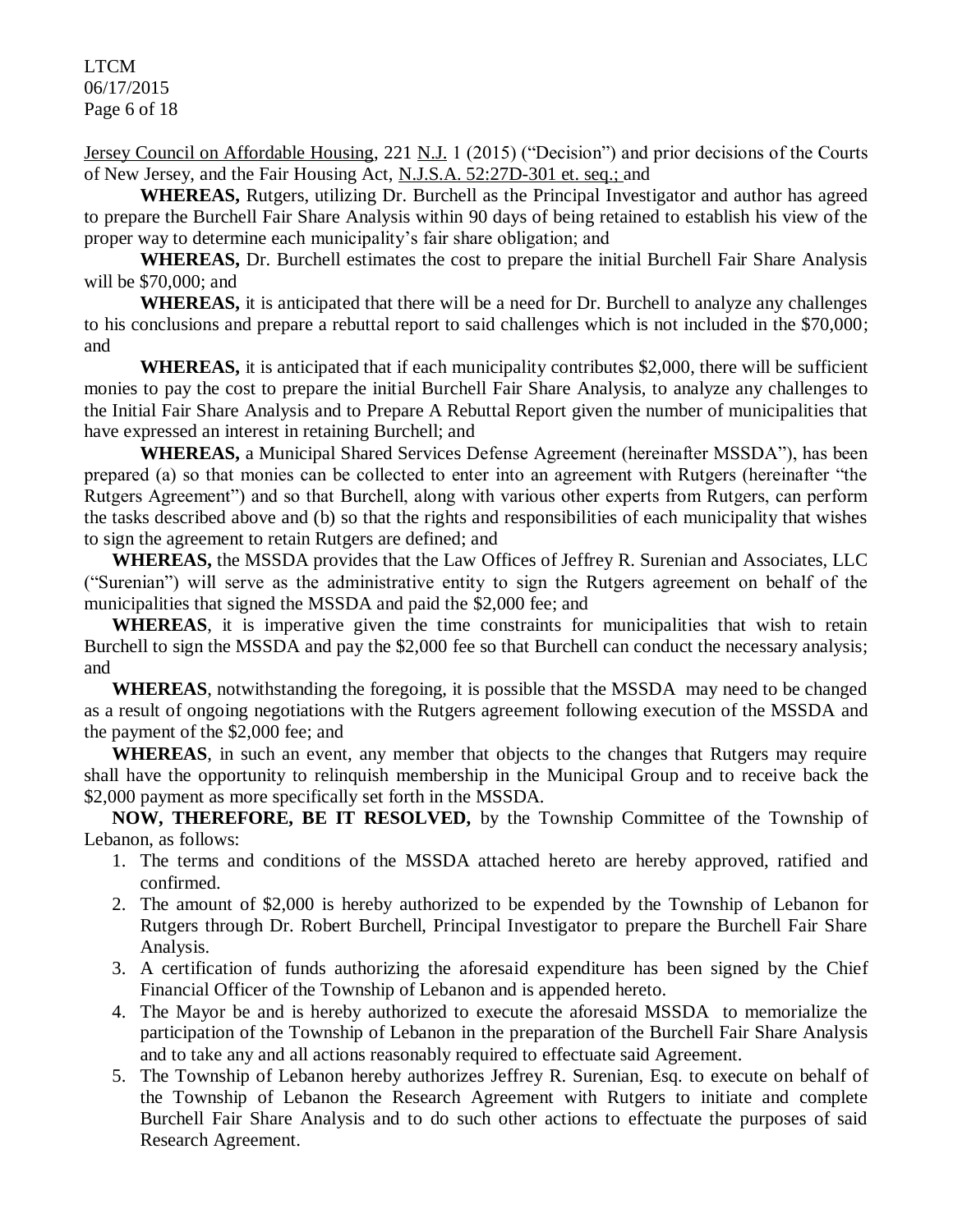LTCM 06/17/2015 Page 7 of 18

- 6. If further changes to the MSSDA are needed as a result of finalizing the Rutgers Agreement, within ten (10) days of notification by Surenian of the changes, the Township of Lebanon will inform Surenian if it objects to the changes and wishes to withdraw from the Municipal Group and obtain a refund of the \$2,000 it paid.
- 7. This Resolution shall take effect immediately.

## **Resolution No. 47-2015 – Liquor License Renewal – New Hampton Inn**

*Motion by Mr. Cryan, seconded by Mr. Laul and carried by unanimous favorable roll call vote*, *the* Township Committee approved Resolution No. 47-2015 as written below.

## TOWNSHIP OF LEBANON COUNTY OF HUNTERDON STATE OF NEW JERSEY RESOLUTION NO. 47-2015 RESOLUTION RENEWING PLENARY RETAIL CONSUMPTION LICENSES

WHEREAS, each of the listed Plenary Retail Consumption Licensees have submitted application forms that have been completed in all respects; and

WHEREAS, the applicants are qualified to be licensed according to all statutory, regulatory and local government ABC Laws and regulations; and

WHEREAS, each have paid a filing fee of \$200.00 to the State of New Jersey and a Township License Fee of \$2,500.00

NOW, THEREFORE BE IT RESOLVED, by the Township Committee of the Township of Lebanon, in the County of Hunterdon, State of New Jersey, that the listed Licenses be granted a renewal for the 2015-2016 year:

1019-33-005-002 THE NEW HAMPTON INN, INC. t/a New Hampton Inn 23 Musconetcong River Road

## **Resolution No. 48-2015 – Fireworks – AB Stainless**

*Motion by Mr. Laul seconded by Mr. Cryan and carried by unanimous favorable roll call vote*, *the* Township Committee approved Resolution No. 48-2015 as written below.

> TOWNSHIP OF LEBANON COUNTY OF HUNTERDON STATE OF NEW JERSEY RESOLUTION NO. 48-2015 RESOLUTION GRANTING FIREWORKS PERMIT TO A&B STAINLESS VALVE AND FITTING COMPANY

WHEREAS, A&B Stainless Valve and Fitting Company has applied for a permit for public display of fireworks to be held on July 11, 2015 at 9:00 p.m.; and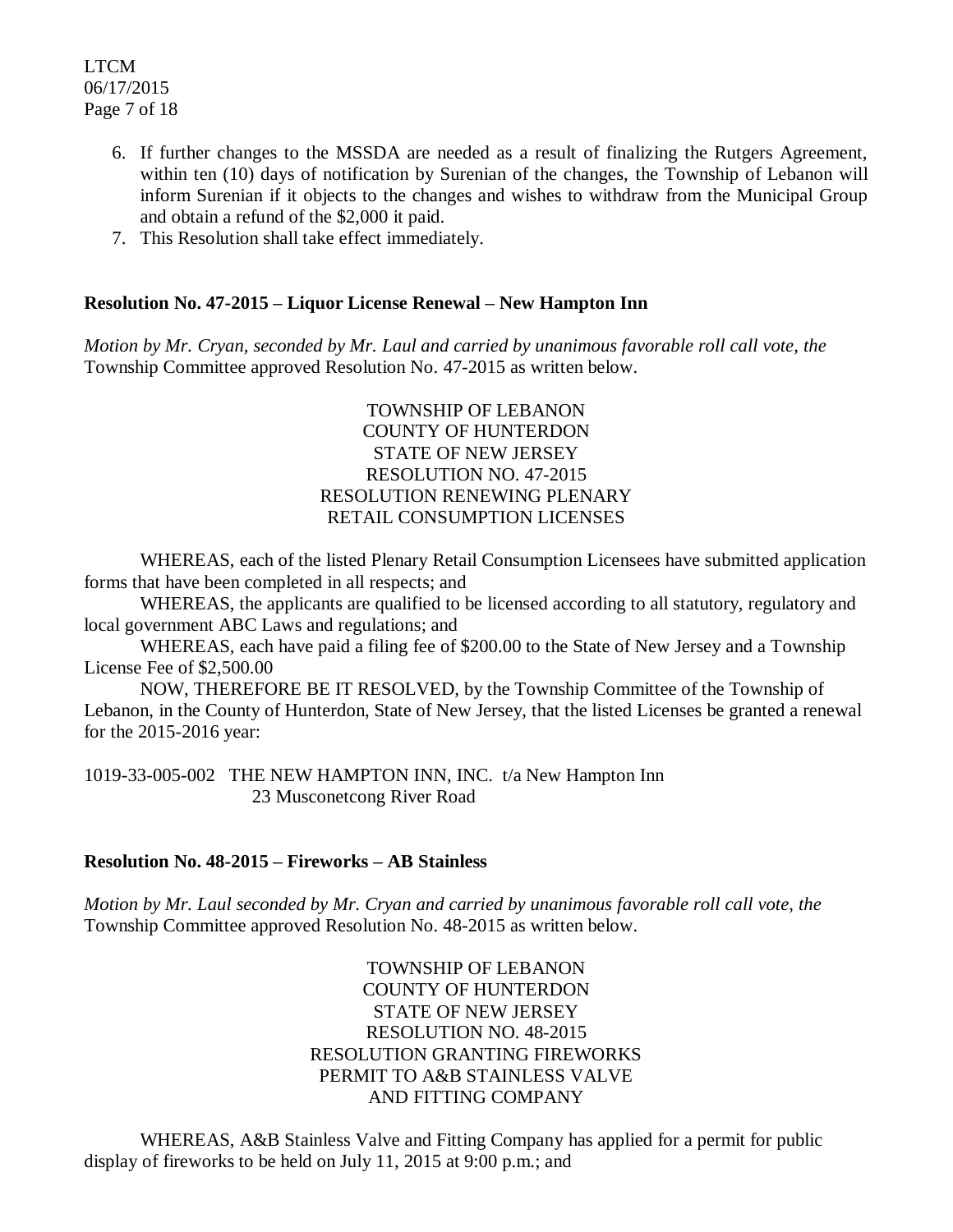LTCM 06/17/2015 Page 8 of 18

WHEREAS, the Lebanon Township Fire Code Official has reviewed the application, investigated the area where the display will take place and recommends that the permit be granted; and

WHEREAS, the necessary bond and surety has been posted.

NOW, THEREFORE BE IT RESOLVED, by the Township Committee of the Township of Lebanon, in the County of Hunterdon and State of New Jersey that a fireworks permit be granted to A&B Stainless Valve and Fitting Company for the activity described in its application.

BE IT FURTHER RESOLVED that the Township Fire Official file copies of this Resolution and any other pertinent document with the appropriate New Jersey agency.

## **Resolution No. 49-2015 - Return Overpayment of Taxes**

*Motion by Mr. Laul, seconded by Mr. Cryan and carried by unanimous favorable roll call vote*, *the* Township Committee approved Resolution No. 49-2015 as written below.

## TOWNSHIP OF LEBANON COUNTY OF HUNTERDON STATE OF NEW JERSEY RESOLUTION NO. 49-2015 RETURN OVERPAID TAXES 2015

WHEREAS there exists an overpayment for second quarter 2015 taxes for Block 50, lot 23.01, 118 Mt Lebanon Road due to the receipt of a homestead benefit in the amount of \$579.48, and

WHEREAS this amount has been requested for refund by Marc Kaplan, Esq., attorney for Mary Diana Tullo, former owner of this property,

THEREFORE, BE IT RESOLVED that a check in the amount of \$579.48 be prepared and that his check be mailed to:

> Marc Kaplan, Attorney at Law One Seminole Path Branchburg, New Jersey 08876-5402

## **OLD BUSINESS**

## **Recycling - Electronic Collection Event**

Mr. Laul stated that he spoke to JoAnn Fascenelli about the last electronic recycling event held by the Township and there were six "white goods" items received. The cost to recycle these items, through Advanced Recovery, was \$30 per unit at an additional cost of \$180 to the Township.

*Motion by Mr. Laul, seconded by Mr. Cryan and carried by unanimous favorable roll call vote*, *the* Township Committee approved the proposal of Advanced Recovery and authorized the Recycling Coordinator to negotiate a date for the event to be held.

## **Concrete Bin Blocks**

Mr. Wunder asked if the 50 concrete bin blocks have been returned. Mayor McKee stated the block have not been returned. Mr. Milkowski stated that the Committee has not given a location to return the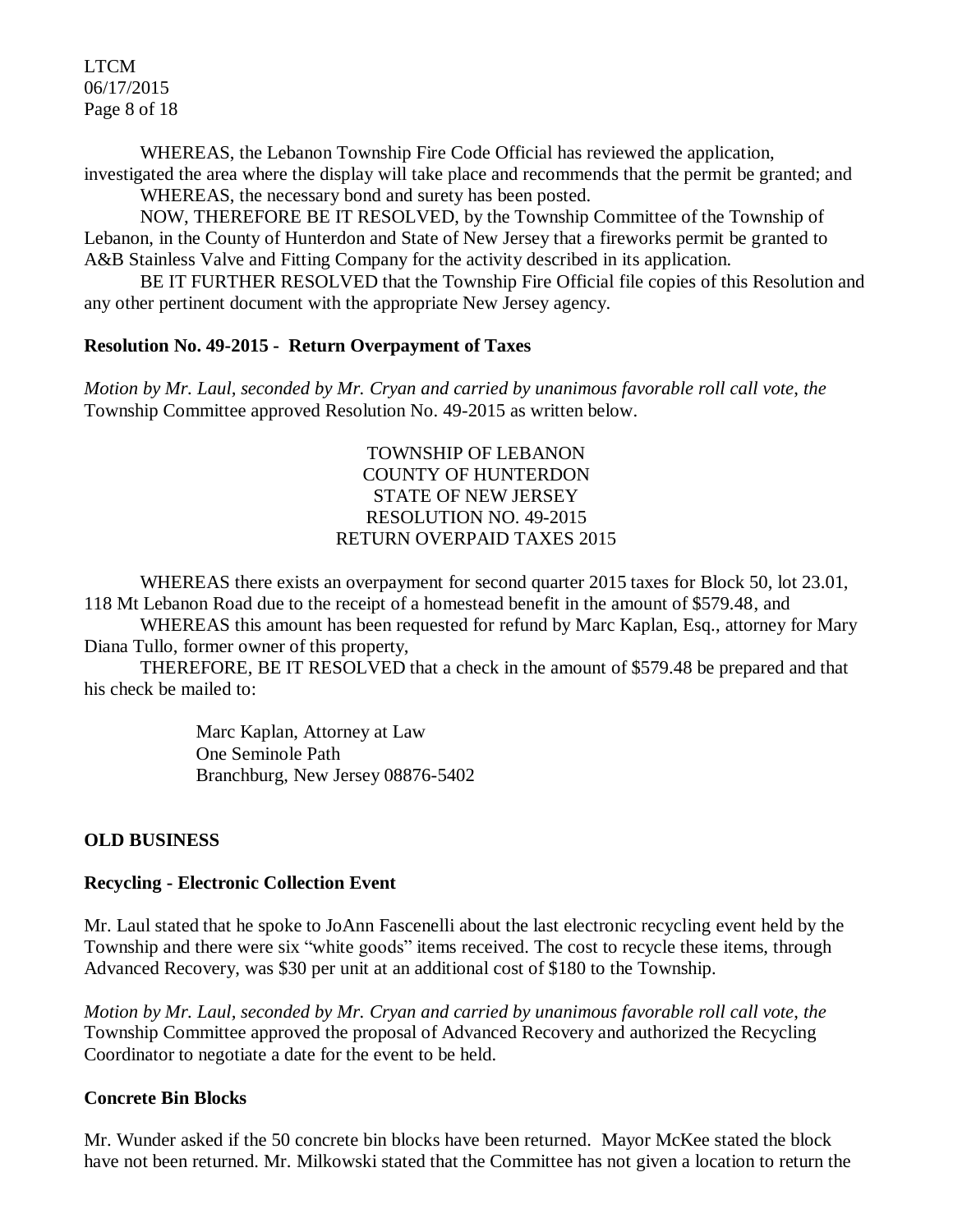LTCM 06/17/2015 Page 9 of 18

blocks to. Mr. Wunder stated that the location of the parking lot at the rear of the park was discussed and that fence should be placed around the blocks for safety concerns. Mayor McKee stated that the Park Committee was asked to provide their thoughts on the blocks being stored in the park and the Diane Glass property is being considered. The Township Engineer is conducting a wetlands delineation to see if the heavy blocks can be placed on the property. Mayor McKee noted that there is no room at the DPW site at this time. Mayor McKee stated that he is hoping to hear back from the Engineer regarding the Glass property soon. Mayor McKee said that he has concerns with the park; such as fencing and signage.

## **Township Picnic**

Mr. Cryan stated that the Township picnic went well and thanked Mr. Laul for all of his efforts. Mr. Cryan noted that he received many comments stating that the park is a great venue.

## **NEW BUSINESS**

## **Hunterdon County Division of Public Health Services – Animal Control Services**

The County Health Services sent a letter to the Township offering animal control services. The cost would be \$2.00 per resident. The proposal far exceeds what the Township is paying for the current animal control services.

## **Police Officer Resignation**

Police Chief Chris Mattson sent a letter to the Township Committee with a copy of Patrolman 1<sup>st</sup> Class, Chris Gurneak's retirement letter attached. Officer Gurneak will be retiring from the Police Department, after 18 years of service, effective September 1, 2015. Officer Gurneak's last shift will be August 13, 2015.

Chief Mattson asked to be advised as to when the hiring process will begin.

Mayor McKee stated that the Township will dearly miss Chris Gurneak. He is a gentleman that the Mayor has had the pleasure of becoming friendly with.

*Motion by Mr. Laul, seconded by Mr. Cryan and carried by unanimous favorable roll call vote, the* Township Committee accepted Officer Chris Gurneak's resignation with regrets.

## **PRESENTATION OF VOUCHERS**

Committee Members provided a description of vouchers exceeding \$1000.00.

*Motion by Mr. Wunder, seconded by Mr. Laul and carried by unanimous favorable roll call vote, the* Township Committee approved the June 17, 2015 bill list in the total amount of \$1,004,938.85.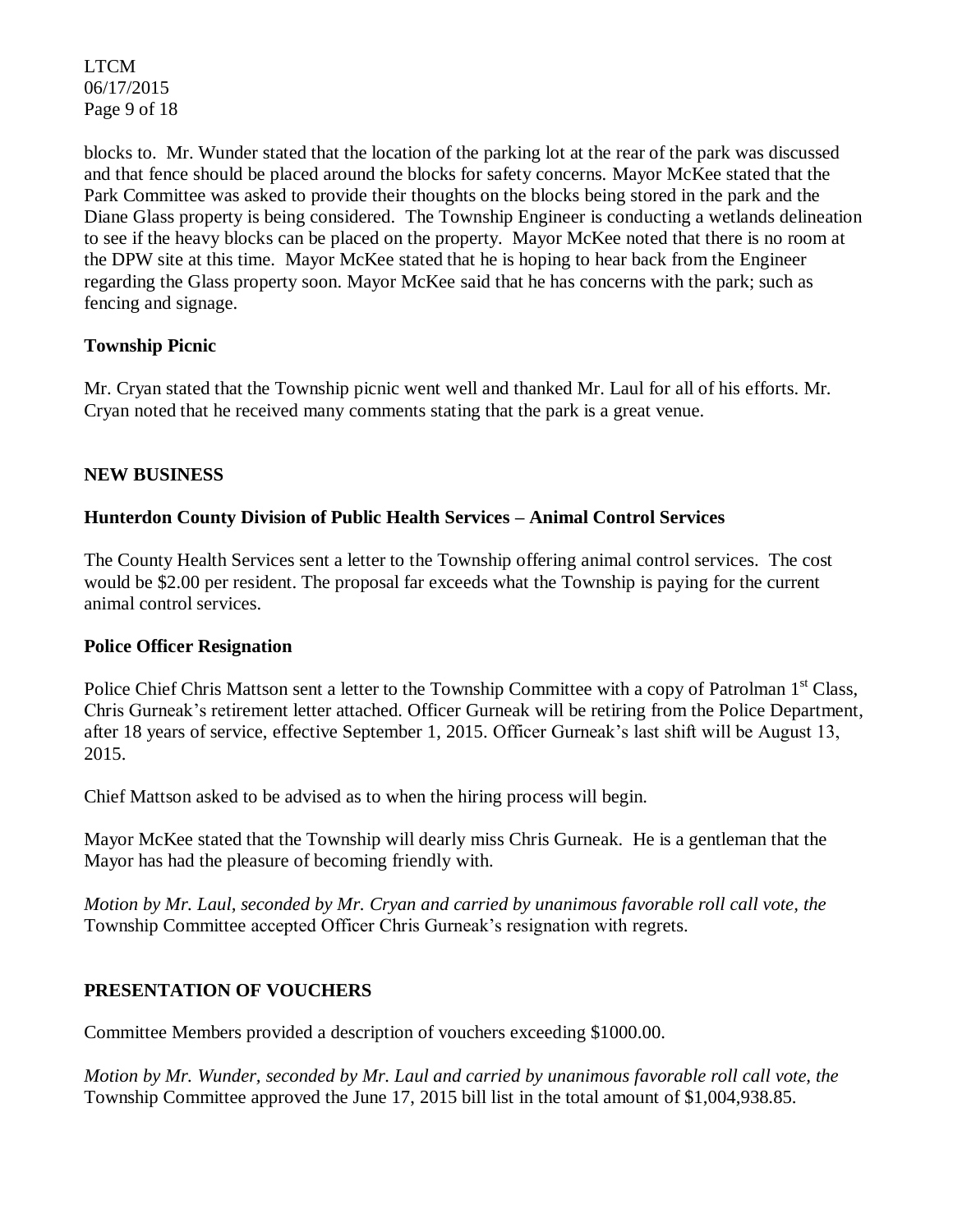LTCM 06/17/2015 Page 10 of 18

## **OLD BUSINESS (Continued)**

## **Melick Orchard Pesticide Spraying**

Mayor McKee provided everyone with an overview of the concerns raised by Mr. William Swartz and his neighbors, relative to the pesticide spraying at the Melick Orchard. Mayor McKee stated that the Committee decided that it would be a good idea to hold a meeting with key agencies to have an educational discussion on the issue with the residents.

The agencies/representatives present are:

- Knute Jensen Director, Division of Licensing Operations, Solid Waste & Pesticide Enforcement, NJDEP
- Michael McConville Bureau Chief of Pesticide Compliance & Enforcement, NJDEP
- Bruce Weingold Field Investigator for the Pesticide Control Program, NJDEP.
- Win Cowgill Rutgers University, Rutgers Cooperative Extension, County Agricultural Agent & Research

## **PUBLIC COMMENTS**

*Motion by Mr. Wunder, seconded by Mr. Laul and carried by unanimous favorable roll call vote, the* Township Committee opened the public comment portion of the meeting.

Mr. Swartz stated that the situation goes back to the mid 1980's when the orchard was established. He lives on the boarder of the orchard and has experienced frequent drifts from the pesticide spraying, onto his property, for over 20 years. Mr. Swartz stated that he and his wife did not ever think that the Township or the State would permit a dangerous condition to exist. Mr. Swartz stated that Mr. Melick should not have picked that location for a pesticide spraying orchard because there are homes and a river surrounding it. Mr. Swartz stated that he has worked from home for the past six years and has logged the spraying and the weather conditions. Melicks violated the law in 2009 and ultimately had a settlement with the NJDEP. Melick's was then required to notify Mr. Swartz what they will be spraying. Mr. Swartz stated that he kept record of what was being sprayed and was able to look into the toxicity of the pesticides and how dangerous they are as well as the rules on the label.

Mr. Scwartz stated that there are two sets of laws; the DEP laws and the Township laws. Mr. Swartz stated that in 2009, after he called the DEP 3 times, they came out and took samples. They found that there was a significant drift that had occurred. The DEP tried to then teach the Melicks how to spray correctly.

Ms. Joan Swartz stated that they have lived there almost as long as the orchard has been there. Ms. Swartz stated that when she had her child she tried to talk to Mr. Melick about what he was spraying. She did not feel that he was very helpful or forthcoming. Ms. Swartz stated that she was home for 15 years while raising her son. She said that she now has multiple health problems; however, she cannot prove that they are a result of the pesticides. Ms. Swartz stated that she and other neighbors have had miscarriages and she has also experienced nerve damage to her leg and eye problems. Ms. Swartz stated that they have tried to work with the DEP and the farmer but they have gotten nowhere, which is why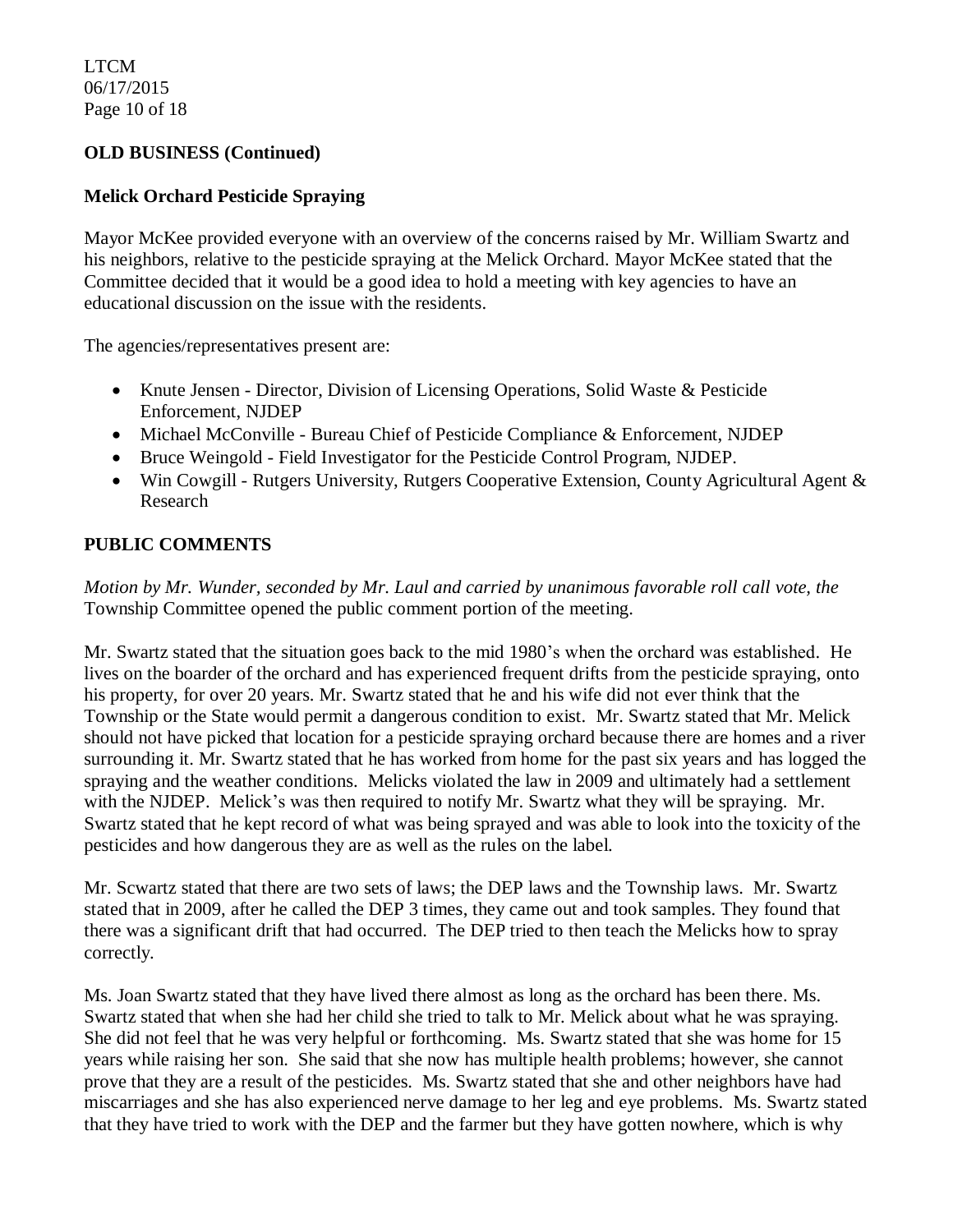# LTCM

06/17/2015

Page 11 of 18

they have turned to the Township Committee. Ms. Swartz stated that the location is not a good place for an apple orchard as apples need a lot of pesticides to produce good apples.

Ms. Terry Kinney stated that her number one concern is her family's health and also the water runoff. She informed the agencies that she wants to be able to trust them as they are "holding the health and wellbeing of her family in their hands". Ms. Kinney stated that, at the last meeting she attended she felt that the issue was passed off to another agency, and she cannot trust at all. Ms. Kinney stated that she wants to know that her children and family are held at a higher level than what grows in the orchard.

Mr. Knute Jensen stated that he spoke with Mr. Swartz on many occasions in the past. He feels that the conversations terminated because, despite the structure of guidelines, the existence of the DEP and the mission and the purpose of it, they cannot guarantee the health of all people.

Mr. Jensen stated that based on the practices at the Melick farm it does not give the DEP serious concern for exposure; however, even when the best practices are followed things can still happen. This is why the DEP is prepared to respond to every complaint and evaluate it on its individual merits.

Mr. Laul stated that some droplets have been found on residents cars and they have had to run carbon filters in their homes due to the odor.

Mr. Jensen stated that the DEP would be very concerned with this type of information; however, the DEP has never received that kind of report. If the DEP were to find droplets it would initiate a formal administrative action against the person who caused the situation. Mr. Jensen noted that Mr. Swartz has made complaints to the DEP which were investigated and some were found to be problems. Steps were taken to address the problems, which is appropriate. Additional steps would also be taken in any new situation.

Mr. Cryan asked if there are different pesticides that can only be used on farms that are close to residential properties based on their effects on people.

Mr. Win Cowgill stated that there is no allowable drift permitted to a neighbor. Therefore, there should be no pesticide on the neighbor's property. The type of pesticide does not matter because it should not drift. If the pesticides were to drift it would be actionable. Mr. Cowgill stated that farmers do not want to use pesticides at all and always try to use the softest, safest pesticide possible.

Mr. Bruce Weingold said that the first priority to the DEP and EPA is to protect human health and safety. Rutgers is the science behind the program. Mr. Weingold stated that when the first sample came back showing a very minute level of pesticides on a property, other than Melick's Orchard, Rutgers reviewed the practices of the farm and the spraying techniques. Rutgers made changes, such as nozzle size, wind awareness, buffer zones and barrier formation. Mr. Weingold stated that when there is an investigation due to the possibility of a drift, a sample will be taken and the level of pesticide will be determined. It is not always that a level is found. In the past there were minor amounts and they have since made changes in their practice of spraying.

Ms. Nancy Lawler stated that in 2009 there was a call with a low level of pesticides found and asked where the DEP sample the properties. Ms. Lawler also asked if storm water runoff is tested as it can affect the river that runs along the property. Ms. Lawler also asked if water samples are taken from the river.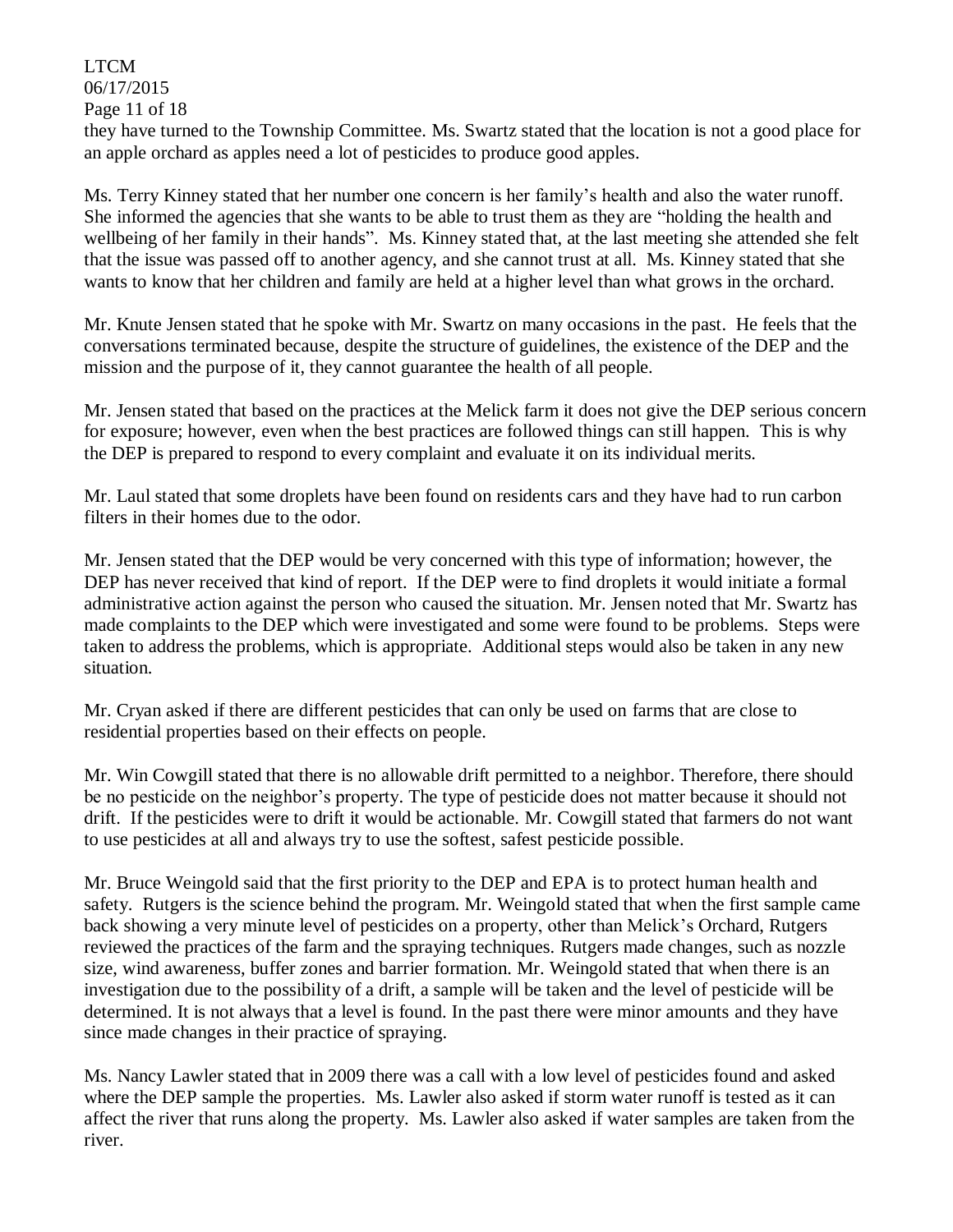## LTCM 06/17/2015 Page 12 of 18

Ms. Lawler asked if the Township Fire Department receives an annual list from any non residential properties.

Ms. Judy Mae stated that she lives in Tewksbury Township and asked how Rutgers rates the pesticides that the Melicks use and what their effect is on health.

Mr. Mark Darcy asked which spray techniques the orchard uses and which ones are legal and which are restricted. Mr. Darcy would like the same information on the pesticides. Mr. Darcy asked how often the orchard is monitored by the DEP or other agencies and since the incidents in 2009 have there been any other issues. Mr. Darcy questioned if the Melicks have been fined or have there been any legal ramifications from issue that were brought up. Mr. Darcy asked if the orchard is watched more closely due to prior incidents.

Mr. Weingold stated that the term "restricted pesticides" mean that they cannot be purchased by an individual unless they have a pesticides applicators license; "general pesticides" means that it can be purchased over the counter by the general public. Mr. Cowgill stated that if a pesticide has an EPA number then it can only be applied by a licensed applicator and needs to be recorded.

Mr. Jensen stated that all spraying techniques used and pesticides used at the Melick Orchard are legal.

Mr. Jensen stated that on May 1st of each year a report needs to go to the Fire Department stating a list of the chemicals and the location of the storage facility.

Mr. Jensen stated that there were four specific violations that occurred since the settlement agreement in 2010. They were minor violations and were corrected. They had to do with posting of information relative to the spraying for the farm workers, records relative to such for follow up, a slight over application for the number of acres and indication of drift. However, there was an indication of a pesticide in the sample but it was such a low level that it could not be measured. In 2009 there was a greater level of drift; it was acted on and they improved their practices. Mr. Jensen stated that the Melick Farm receives much more attention than other farms in the state because of the complaints and the DEP's responsibility to respond to them.

Mr. Jensen stated that the DEP does not always sample. The inspectors evaluate the situation by what is reported, they will check the weather conditions and interview the applicator. If information collected points to the likelihood of a problem they will sample. There is no set way that sampling is done. It is based on evaluation of the situation.

Mr. Weingold stated that if there is a label violation, such as, an application should not be done during rain but it was, then the DEP would have a reason to sample the water.

Mr. Cowgill stated that the farmers use the pesticides that are needed for the type of bug they are dealing with. The Melicks receive guidance from a Rutgers pest management scout. Rutgers does not do testing on the health effects from the pesticides. Toxicology is done by the manufacturer. Every pesticide has an MSDS sheet which can be found online. This sheet provides medical information.

Mr. Laul questioned that if technology has improved, why can't Mr. Melick put a weather center at his orchard? Mr. Melick collects wind measurements prior to the application. If the winds change during the application he must stop.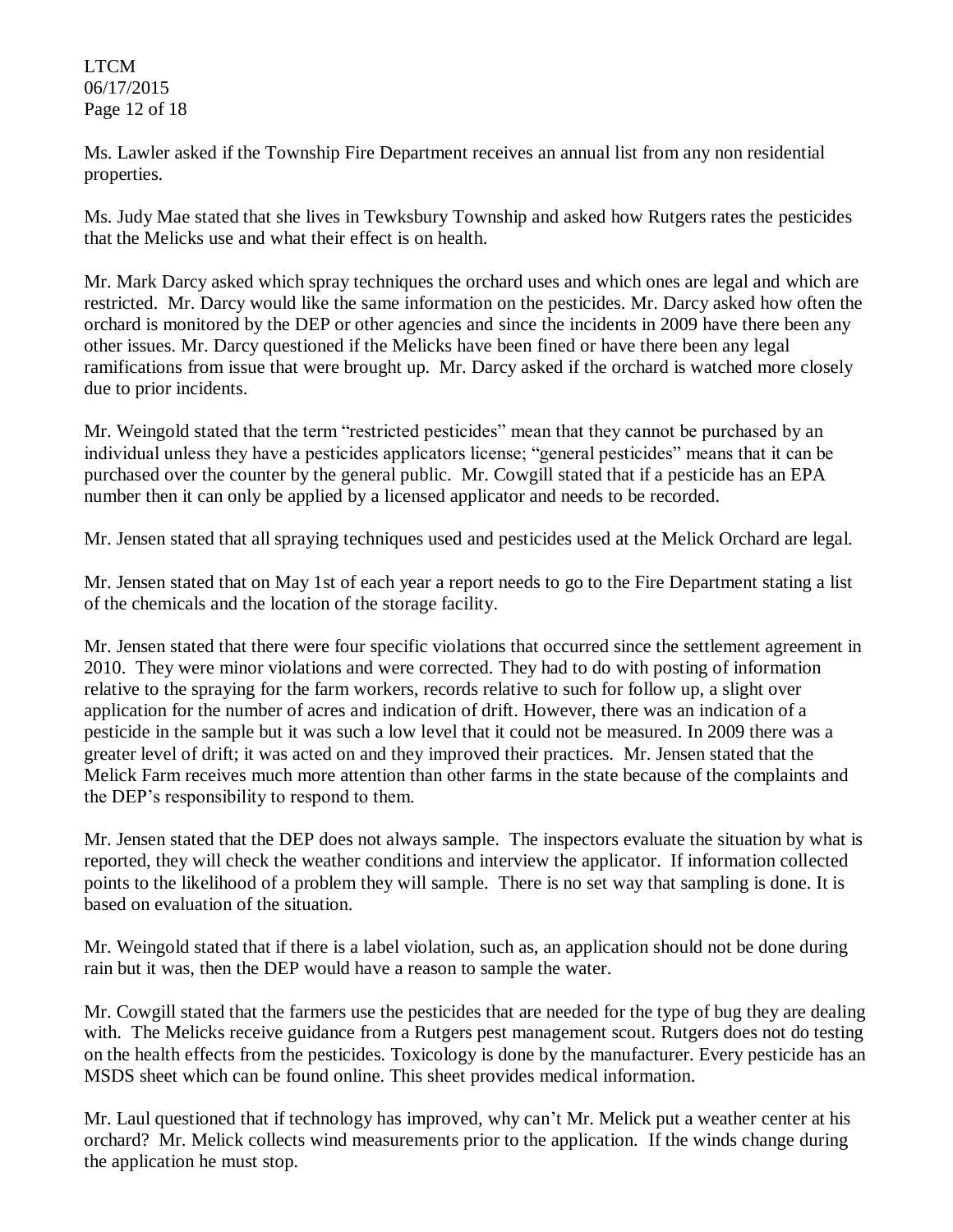LTCM 06/17/2015 Page 13 of 18

Mr. Cryan questioned, when there are so many complaints about a farm, why didn't the DEP test the water to be on a safe side. Mr. Weingold stated that the DEP is not a research agency. They are there to be sure that the label was followed and that the application was done appropriately. If there is visual evidence of a drift then they will check. Mr. McConville stated that there has never been a report of a fish kill and if there is a report of pesticides in the water, by the time they get there the pesticides are downstream. Mr. Laul stated that the Raritan River Watershed tested the water two years ago and the results came back poor.

Attorney Cushing asked the neighbors to make testimony on their experience with the spraying.

Mr. Paul Mae of Route513 stated that the concerns of the community are the safety of the people and children. Mr. Mae asked how far the drift travels and where does it go and how concerned should they be in breathing the air. Mr. Mae asked what would be considered an upset such as a black cloud.

Mr. Kevin Ryan stated that he is living next to the Melick property and is a neighbor of Mr. Swartz and he is pro farmer. Mr. Ryan asked how quickly the DEP would be out if a complaint was made. Mr. Ryan wants to be sure that what they are doing is safe. Mr. Ryan asked if there is some kind of devise to collect residue to test long term for drifts,

Mr. Swartz asked if the DEP was ever asked to place drift catchers. He feels that the DEP is undermanned and underfunded to do this. Mr. Weingold stated that drift catchers are a great idea and be can place independently and reported to the DEP. The DEP does not have the staff or the funding to look into the drifting.

Ms. Nancy Lawler stated that in 2009 the DEP took samples of the river and there were no sensitive organisms in the samples. Five years prior, the water quality was good. Mr. Lawler stated that she understands that there is no standard for pesticides and questions how much communication there is between bureaus. Possibly the data was not looked at by all to determine that the incident may have been more serious. The date may be a reflection of something.

Mr. Jensen stated that there are difficulties to effective communications between bureaus and understanding the constraints of each Department makes it difficult but they are in touch. Mr. Jensen did speak to the water department and there is no framework to address the issues Ms. Lawler made.

Mr. Jensen stated that the DEP will respond to a complaint as soon as possible. The DEP asks the complainant to cover the droplet with plastic to preserve it so they can view and sample it when they arrive.

Mr. Cowgill stated that drift is not supposed to go offsite. If it does it needs to be reported. The technology of changing nozzles and air induction nozzles helps to prevent drift.

Mr. Jensen stated that Melicks removed a few rows of trees which create a larger buffer and helps to restrict the drift from making it off of the property. Mr. Cowgill stated that there will not be a black cloud. A hose could blow off but the sprayer stops and there may be a small spill.

Mr. Jason Matthews stated that his property backs up to the rear of the Melick property. Mr. Matthews stated that the trees that were removed from the front of the property are now located in the back of the property. Mr. Matthews asked if there is regulation as to how close they can plant to the property line?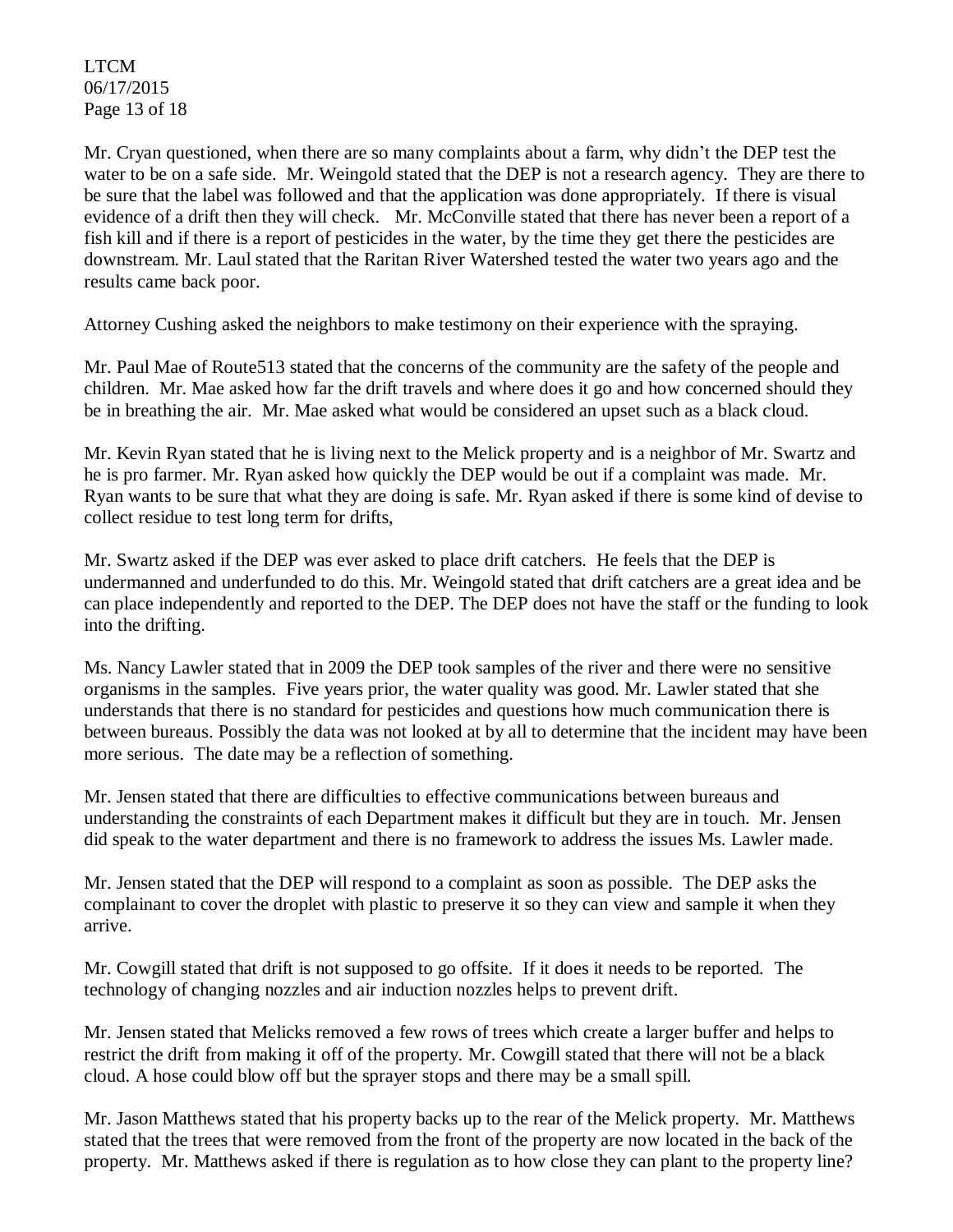## LTCM 06/17/2015 Page 14 of 18

Mr. Matthews asked why he is not notified when and what the Melicks are spraying. He feels that a notification should be sent out.

Mayor McKee stated that part of the 2009 stipulation with the Melicks was that they were to notify Mr. Swartz. The Township was not notified either. Mr. Jensen stated that farms are highly valued and he is not aware of any obligations farmers have for notifications to the residents. The Melicks would have to agree to notify the neighbors. The DEP can work to encourage this to be done if there is documentation of droplets landing on cars.

Mr. Jensen stated that if there is a problem with notification that needs improvements the DEP can assist based on a matter that is new and that is a regulatory consequence. Mr. Jensen stated that this issue may be addressed through mediation. There are county assisted processes to work with neighbors and farms to resolve matters. They can bring in hired third party mediators to work through the problems. The DEP would encourage the process.

Mr. McConville and Mr. Weingold are not aware if there is a buffer requirement and feel that it would be a municipal matter. It would be a bad decision to put a tree on the property line because there cannot be drift on to someone else's property.

Attorney Cushing stated that the DEP regulates the area and the Township does not have jurisdiction to enforce the regulations with regard to pesticides and applications. The Committee must rely on the DEP to regulate as they are charged with and has the expertise to inforce.

Mr. McConville stated that when the DEP received the complaint in 2009 they addressed the matter and went further by putting the Melicks in connection with the Ag Extension program. The Ag Extension program reviewed the complete spray program. The DEP also applied provisions that there were to be larger buffers between the properties, new spray technology and better wind data. The DEP's efforts were to reduce the risk of drift. The Melicks then made the changes and in addition established that Mr. Swartz is to be notified of the spraying. The DEP has been reactive and will put the procedures in place for the next farm-neighborhood issue and can hopefully use it nationwide.

Mr. McConville stated that the DEP does not do research on drift technology. A private consultant would have to be hired to see what kind of technology there is to monitor the drifting. Leaving items out for exposure cannot be used to develop a case.

Attorney Cushing stated that in conclusion if there is drift coming onto neighbor's properties that is a problem. If drift should occur, a neighbor is to call the DEP immediately so they can take action. Attorney Cushing noted that there were not many comments from those present about drift on their properties. It is important to inform the DEP if there is signs of drift on a property. Attorney Cushing also stated that there needs to be more dialogue between the neighbors and the farmer; to come up with a solution that suits all. Attorney Cushing stated that he feels that the suggestion of the Environmental Commission working with the neighbors may be a great idea. There are also mediation discussions that can be had with the CADB.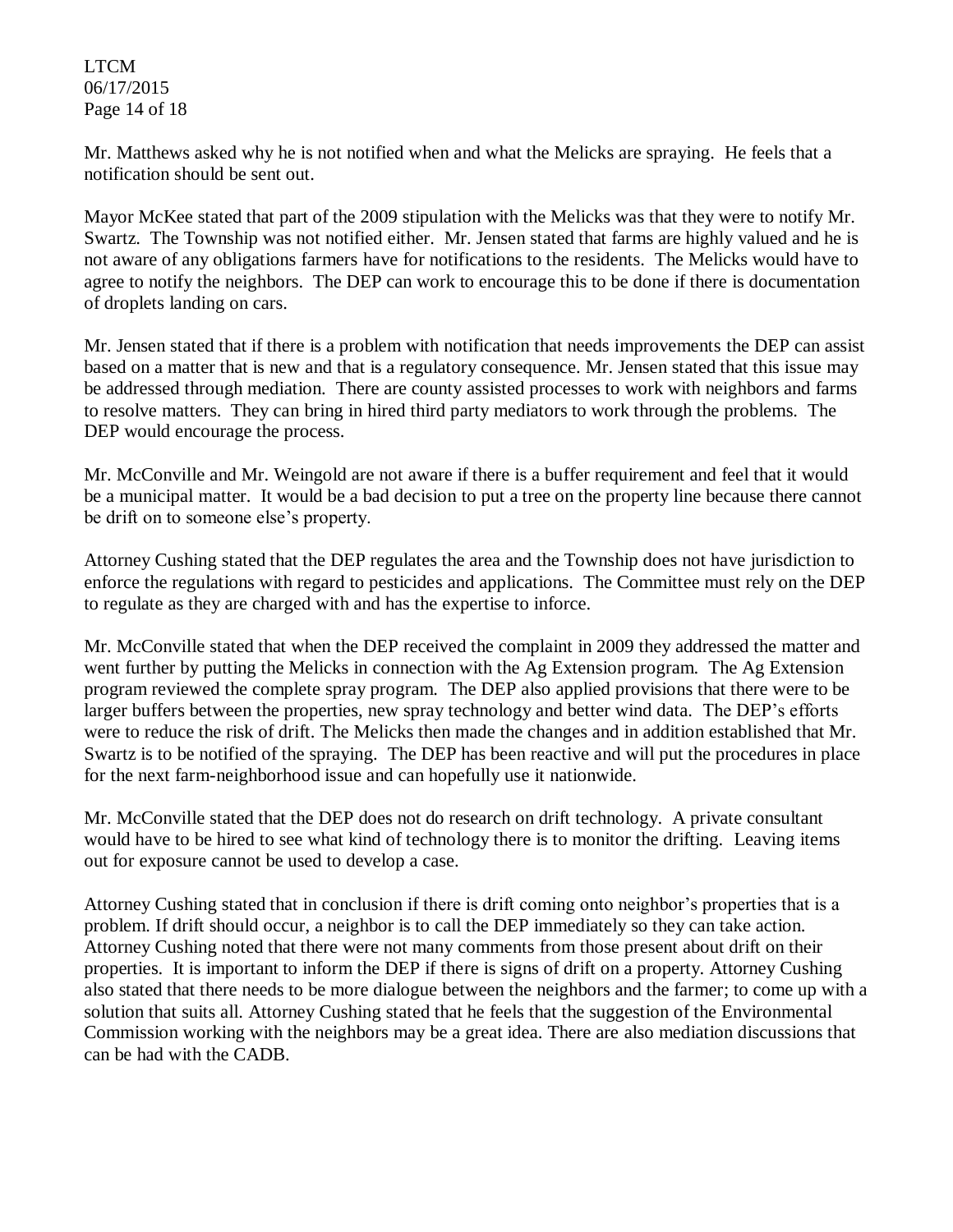LTCM 06/17/2015 Page 15 of 18

The Committee recessed the meeting at 10:21 p.m.

## **CORRESPONDENCE**

- a. Recreation Commission May 7, 2015 Meeting Minutes
- b. Lebanon Township Planning Board Resolution No. 05-2015 Declaratory Judgement Action
- c. Tax Collector's Report for the Month of May 2015
- d. Park Committee June 8, 2015 Meeting Minutes

## **PUBLIC COMMENTS**

*Motion by Mr. Wunder, seconded by Mr. Laul and carried by unanimous favorable roll call vote, the* Township Committee opened the public comment portion of the meeting at 10:32 p.m.

Mr. George Piazza stated that he was present at the meeting due to an article he read in the Hunterdon Review: Committeeman Must Return Concrete Blocks. Mr. Piazza stated that he was the Mayor the year the blocks were removed from the Township DPW site and he is present to clarify things that were discussed. Mr. Piazza stated that Lebanon Township is a Committee Form of government and all decisions made by the Committee need to be done at an advertised open public meeting. Mr. Piazza noted that no one Committee person has the authority to make decisions on his or her own. Mr. Piazza stated that when Mr. Milkowski took his oath as a Committeeman, Mr. Piazza took his oath to sit as the Mayor. Mr. Milkowski was made liaison to the Dept. of Public Works. Mr. Piazza had received a call, two months into the year, from the DPW project Architect, who informed him that Mr. Milkowski was at the DPW site daily, micromanaging the project and the contractor is now threating to walk off the job. Mr. Piazza stated that there was a Committee meeting soon after and during executive session he informed Mr. Milkowski that he is not in charge of the Road Dept. or the building project. He was told that any problems should be brought to the Committee. A few months later Mr. Milkowski informed the Committee, at a public meeting, that the DPW is delivering extra dirt to the community from the DPW site. Mr. Milkowski told the Committee that the DPW has their own work to do, the Contractor is being paid to remove the dirt and the DPW is saving time and money for the contractor. The Committee agreed and authorized Mr. Milkowski to tell the DPW Manager to stop delivering the dirt. Mr. Piazza stated that months had passed and he heard that Mr. Milkowski had removed bin blocks from the Township. Mr. Piazza stated that the questions is: Did he do wrong?

Mr. Piazza stated that it was wrong when Mr. Milkowski took the blocks without authorization from the Committee as one member of the Committee cannot make a decision. Mr. Piazza stated that if a Township employee loaded their personal vehicle with the block and took them home they would have been fired.

Mr. Piazza stated that when Mr. Milkowski arranged for and oversaw a Lebanon Township employee load Mr. Milkowski' vehicle, with Township equipment, three times, it was wrong. Mr. Piazza asked the Committee to consider an employee, who was just reprimanded for delivering dirt to residents and is now forced to load a Committeeman's personal truck with Township property, when he knows it is not right but has to because he could lose his job; this is not right either.

Mr. Piazza stated that before Mr. Milkowski took the block from the DPW site he spoke to Mr. Wunder of his intentions. Mr. Wunder informed Mr. Milkowski that it is wrong and that he would not do that.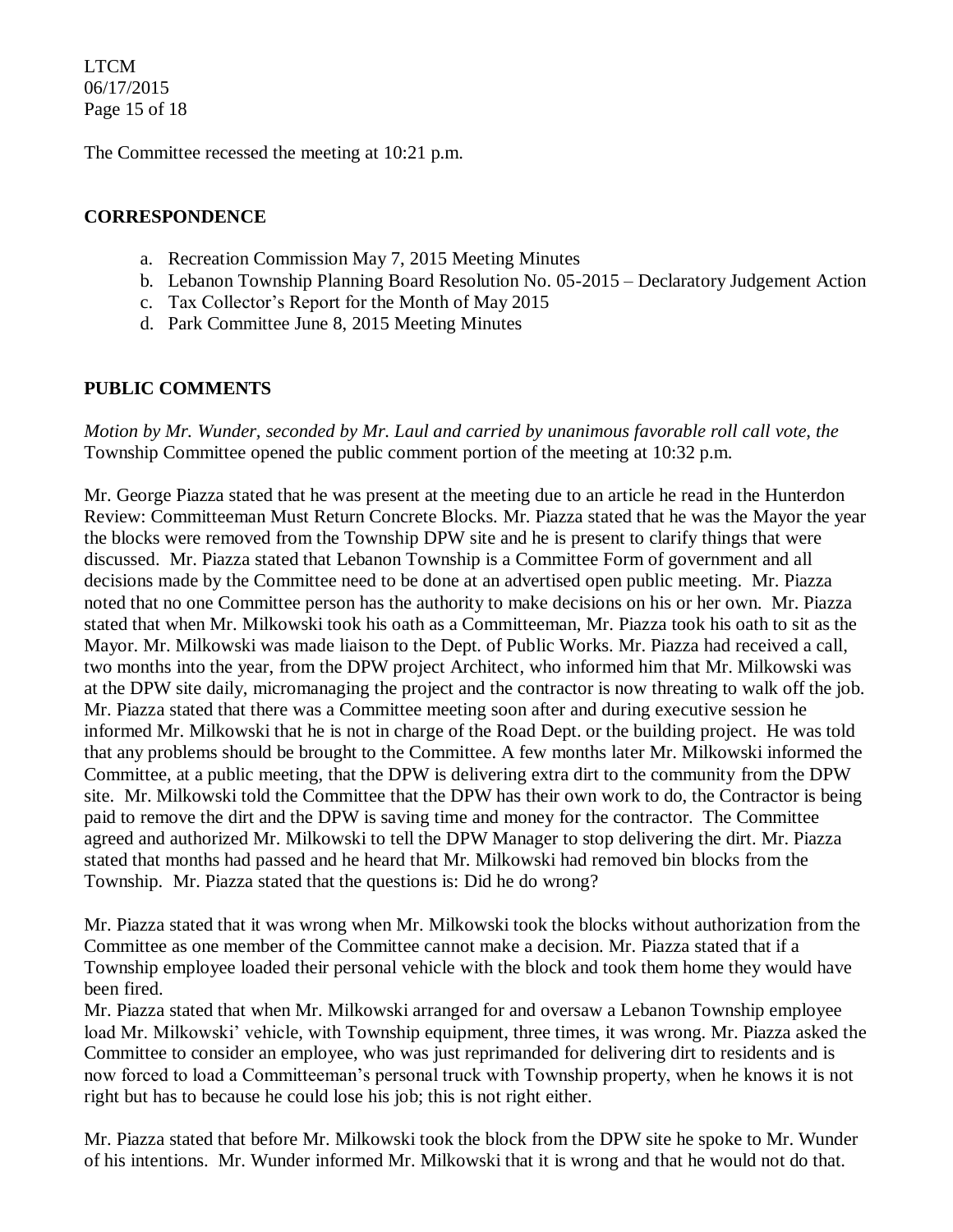LTCM 06/17/2015 Page 16 of 18

Mr. Piazza stated that he questions if Mr. Milkowski spoke to Mr. Wunder so if he were to be caught he could blame someone, a senior committeeperson for his action. Mr. Piazza noted that two members do not have power to make a decision, so even if Mr. Wunder stated that it was acceptable to take that block it was not. Mr. Piazza stated that the blocks have a monetary value; however, they also have a recycling tonnage value. If the contractor had recycled the block, which he was paid to do, the Township would have received credit for the recycling tonnage report and received money back. Committeeman Milkowski released the contractor from the responsibility of recycling the block and saved him time and money. This is the same thing that Mr. Milkowski complained to the Township Committee about when the DPW was providing dirt to the residents. Mr. Milkowski also provided a loss of revenue for the Township.

Mr. Piazza stated that when the formal complaint was made about the block being taken, Mr. Milkowski made-up a story that he was storing the blocks for the Township. Mr. Milkowski did not realize that prior to his tenure, the Township Committee made the decision for the DPW to take the blocks that they needed, which they did, and the contractor would then be responsible to remove the rest. Mr. Piazza stated that he is not sure where Mr. Milkowski got the idea to store them at his property.

Mr. Piazza stated that in hearing the Committee speak of locations to place the block, until they can be auctioned off, he thinks that there may be regulations that need to be considered. He advised the Committee to speak to the Township Attorney about such.

Mr. Piazza stated that with the question of whether Mr. Milkowski did something wrong; "of course he did". Mr. Milkowski put his friends in a difficult position and they now feel responsible to cover his act. Mr. Piazza stated that Mr. Milkowski has lost the respect of the employees.

Mr. Piazza stated that Mr. Milkowski has been a boss his entire life and does things his way; which is not going to change. Mr. Piazza noted that he does not believe that Mr. Milkowski can adhere to government guidelines and cannot be a group participant without being in control. Mr. Piazza stated that Mr. Milkowski has "stepped out of line before and will again". Mr. Piazza stated that all are aware that the Township Committee will not address the issue and maybe they should not, as they did not break the rules. Mr. Piazza said that Mr. Milkowski should admit that he has done wrong and consider resigning from his position.

Mr. Milkowski asked Mr. Piazza if he wrote his statement and Mr. Piazza stated that he did. Mr. Milkowski stated that it is a "lie" that the DPW loaded his vehicle with the blocks, on three different days. Mr. Piazza asked if they did it one time. Mr. Milkowski stated that the DPW employees did load the blocks that needed to be moved out of the way. Mr. Piazza stated that one time is enough, an employee would have been fired. Mr. Milkowski stated that he did not come to the Committee when he donated his time to do the excavation and install the septic system in the park. He said that he did it at his expense. Mr. Milkowski stated that there was no place to store the blocks that is why the contractor asked him if he could get rid of them. There were five or six that needed to be moved out of the way. Mr. Piazza told Mr. Milkowski that he can say it however he chooses but it did not happen the way he is describing. Mr. Wunder asked how five or six blocks ended up being fifty. Mr. Milkowski stated that the contractor was taking the block to a ball field and asked him if he would take more. Mr. Milkowski figured he would take enough to make four or five bins. Mr. Milkowski stated that the Township paid 100% for all of the demolition of the building because the architect said that the work was done but it was never done. The architect released the remaining \$10,000.00 and the building needed to be taken down by the DPW. Mr. Piazza stated that Mr. Milkowski was against the DPW building from the start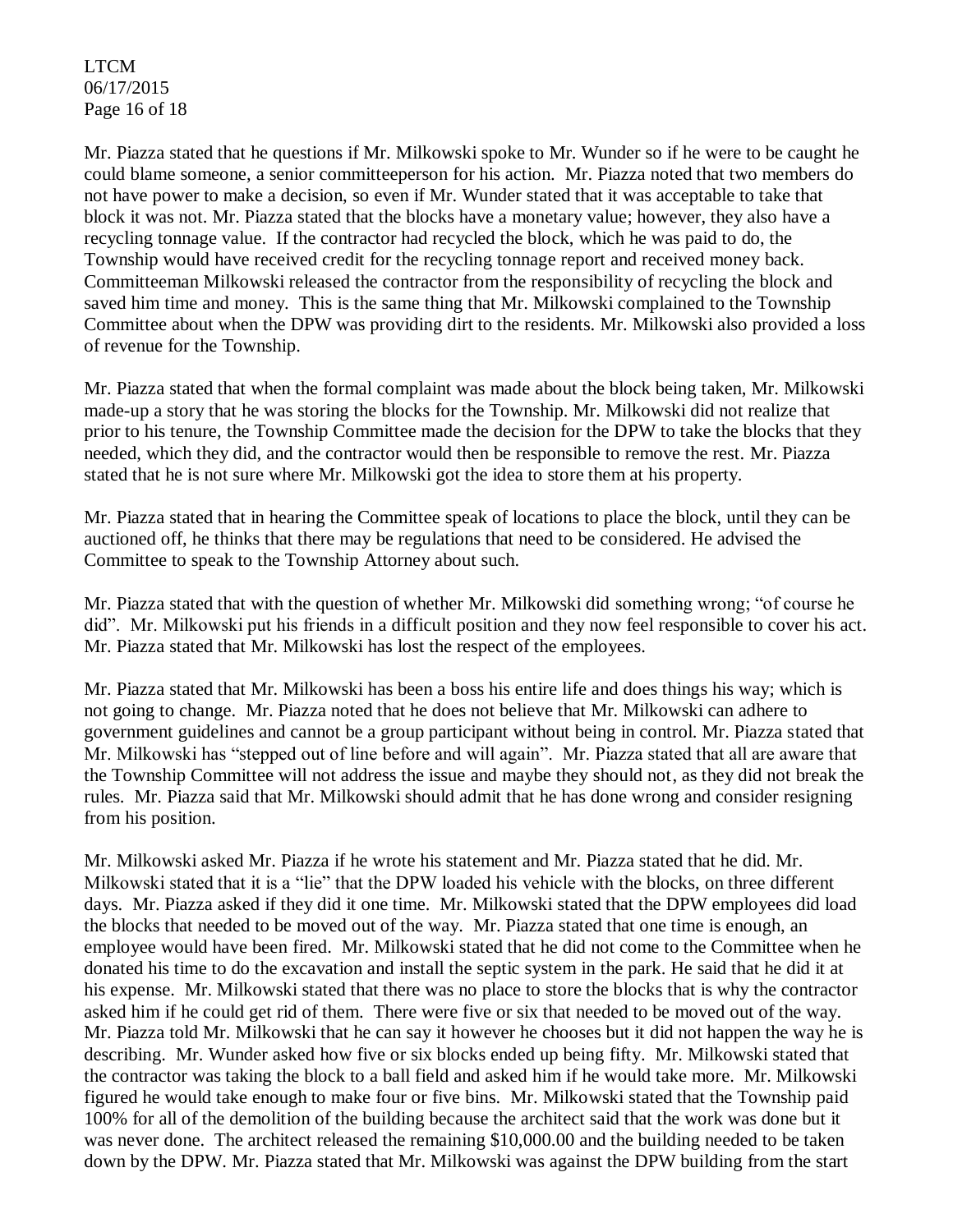LTCM 06/17/2015 Page 17 of 18

and he took the opportunity to be involved. Mr. Milkowski stated that he wanted to make sure that the Township received the best building possible. He was not looking for any additional expenses. Mr. Milkowski noted that when he did the excavation for the squad building he did not come before the Committee to ask anything because it was at his own expense. Storing the blocks was at his expense as well as moving them to his property and bringing them back when needed. Mr. Piazza stated that you need to have permission to do things in a Committee form of government and as Mayor he did not know that the blocks were moved. Mr. Piazza asked why Mr. Milkowski moved the block and did not say anything until a complaint was filed. Mr. Milkowski stated that if he were going to sell them, they would be gone now.

Mr. Wunder and Mr. Piazza told Mr. Milkowski he did wrong. Mr. Milkowski told Mr. Wunder that he never discussed that he was going to take the block, with him. Mr. Wunder stated that he did have the conversation with him and he told Mr. Milkowski that he did not think it was a good idea especially with the situation going on at the DPW and Mr. Milkowski not getting along with the DPW Manager. Mr. Wunder stated that that was the last he heard of it until he heard about the meeting where he lied to the public saying that he was storing the blocks for the Township. Mr. Milkowski stated that the blocks are sitting where they were unloaded. Mr. Milkowski stated that there were problems with the contractor because he did not have a certificate of insurance. That is why he had problems with the architect. You cannot do a project without a certificate. Mr. Milkowski stated that he never took ownership of the blocks.

Mr. Piazza stated that taking the blocks was not right and the past members of the Committee will be tainted because there is corruption in Lebanon Township and nothing is being done about it. The problem is made a joke of. Mr. Piazza stated that he never took a thing from the Township and everything went through the Committee. He would speak to the Clerk to be sure he was doing right then went to the Committee. Mr. Wunder stated that Mr. Piazza taught him to watch the township funds and if there was a need to speak to the Township Attorney someone else had to agree that is was necessary to spend the money on the call. An individual committee member should not be calling the attorney every time they have a question and spending money.

Mr. Piazza stated that he did not like the rules but you need to go by the rules if you are going to be a Committeeman. Mr. Piazza told Mr. Milkowski that he never went by the rules, he is not diplomatic about it and hurts people.

Mr. EJ Skidmore stated that there are a lot of things that are left undone in the investigation. The prosecutor's office said made their comments and he thinks he knows what the investigation consisted of, which was not an investigation. Mr. Skidmore stated that the way to find out the truth is to ask the prosecutor's office to do a thorough and complete investigation. All parties should be interviewed and let the grand jury decide who is telling the truth.

*Motion by Mr. Laul, seconded by Mr. Cryan and carried by unanimous favorable roll call vote, the* Township Committee closed the public comment portion of the meeting at 10:50 p.m.

## **ADJOURNMENT**

Having no further business to come before the Committee a motion was made by Mr. Wunder seconded by Mr. Laul and carried by unanimous favorable roll call vote to adjourn the meeting at 10:51 p.m.